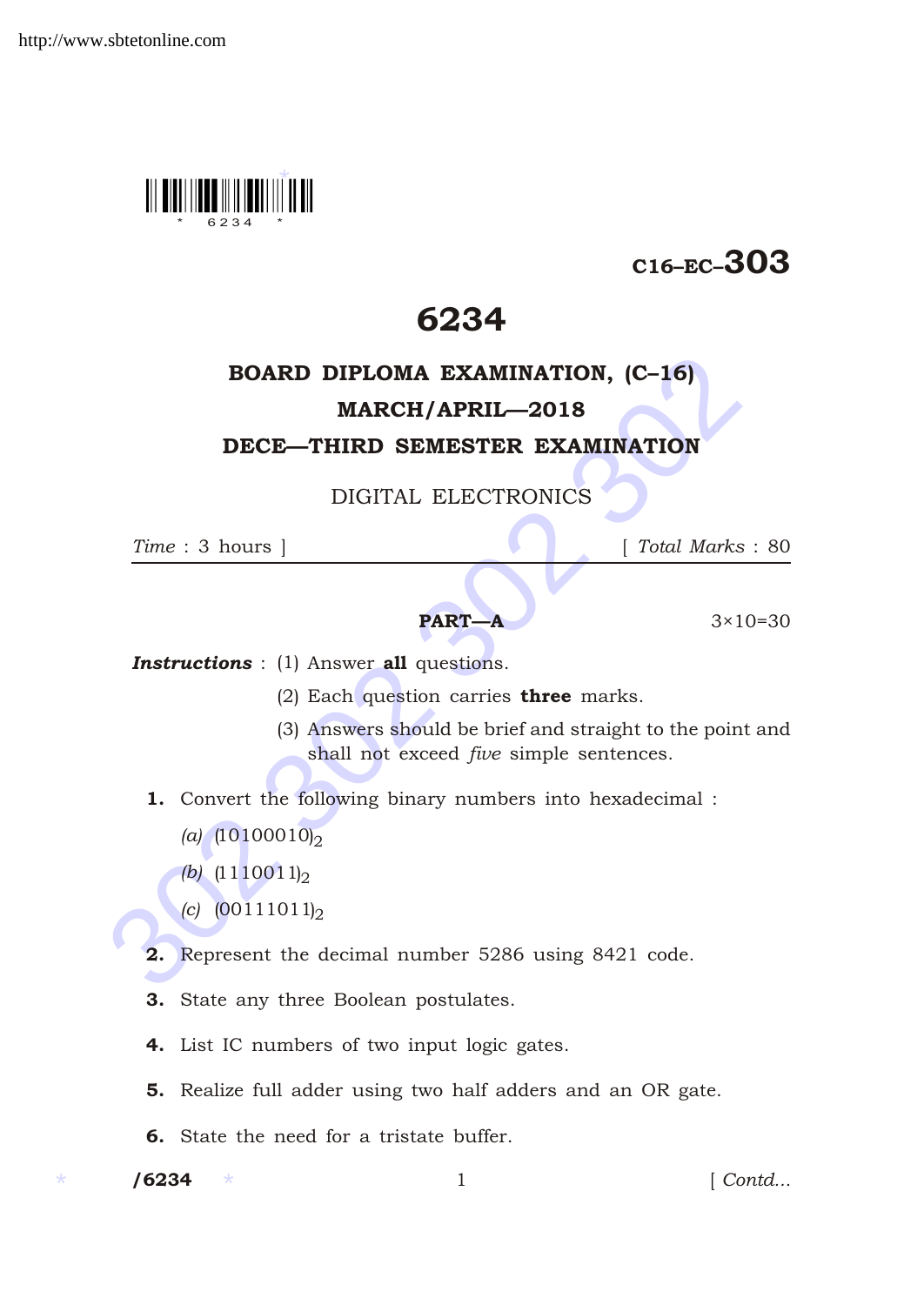- **7.** Draw the logic circuits of NAND and NOR latches.
- 8. State the need for preset and clear inputs of flip-flops.
- 9. Define modulus of a counter. What is the modulus of 4-bit counter.
- 10. Distinguish between EEPROM and UVEPROM.

### **PART—B** 10×5=50

- (2) Each question carries ten marks.
- (3) Answers should be comprehensive and the criterion for valuation is the content but not the length of the answer.
- 11. Explain the basic logic gates (AND, OR, NOT gates) with truth tables.
- 12. Write the Boolean expression of sum of minterms from the following truth table and simplify it using K-map :

|                                                            |                  | <b>PART-B</b>                        |                       |                | $10\times 5=$                                                                                               |  |
|------------------------------------------------------------|------------------|--------------------------------------|-----------------------|----------------|-------------------------------------------------------------------------------------------------------------|--|
| <b>Instructions</b> : (1) Answer any five questions.       |                  |                                      |                       |                |                                                                                                             |  |
|                                                            |                  | (2) Each question carries ten marks. |                       |                |                                                                                                             |  |
|                                                            | answer.          |                                      |                       |                | (3) Answers should be comprehensive and the criteri<br>for valuation is the content but not the length of t |  |
| 11.<br>tables.                                             |                  |                                      |                       |                | Explain the basic logic gates (AND, OR, NOT gates) with truth                                               |  |
| 12.<br>following truth table and simplify it using K-map : |                  |                                      |                       |                | Write the Boolean expression of sum of minterms from the                                                    |  |
|                                                            |                  | Input                                |                       | Output         |                                                                                                             |  |
|                                                            | $\boldsymbol{A}$ | $\boldsymbol{B}$                     | $\mathcal{C}_{0}^{0}$ | Y              |                                                                                                             |  |
|                                                            | $\Omega$         | $\mathbf{0}$                         | $\overline{0}$        | $\overline{0}$ |                                                                                                             |  |
|                                                            | $\Omega$         | $\overline{0}$                       | $\mathbf{1}$          | $\mathbf{1}$   |                                                                                                             |  |
|                                                            | $\Omega$         | $\mathbf{1}$                         | $\Omega$              | $\Omega$       |                                                                                                             |  |
|                                                            | $\mathbf{0}$     | 1                                    | 1                     | 1              |                                                                                                             |  |
|                                                            | 1                | $\overline{0}$                       | $\overline{0}$        | 1              |                                                                                                             |  |
|                                                            | $\mathbf{1}$     | $\overline{0}$                       | 1                     | $\Omega$       |                                                                                                             |  |
|                                                            | $\mathbf{1}$     | $\mathbf{1}$                         | $\overline{0}$        | $\mathbf{1}$   |                                                                                                             |  |
|                                                            | 1                | 1                                    | 1                     | $\overline{0}$ |                                                                                                             |  |

- 13. Explain the working of open collector TTL NAND gate with circuit diagram. 5+5
- 14. Draw 4-bit parallel adder/2's complement subtractor circuit and explain its working.  $5+5$

 $/ 6234$ 

/6234 2 [ *Contd...*